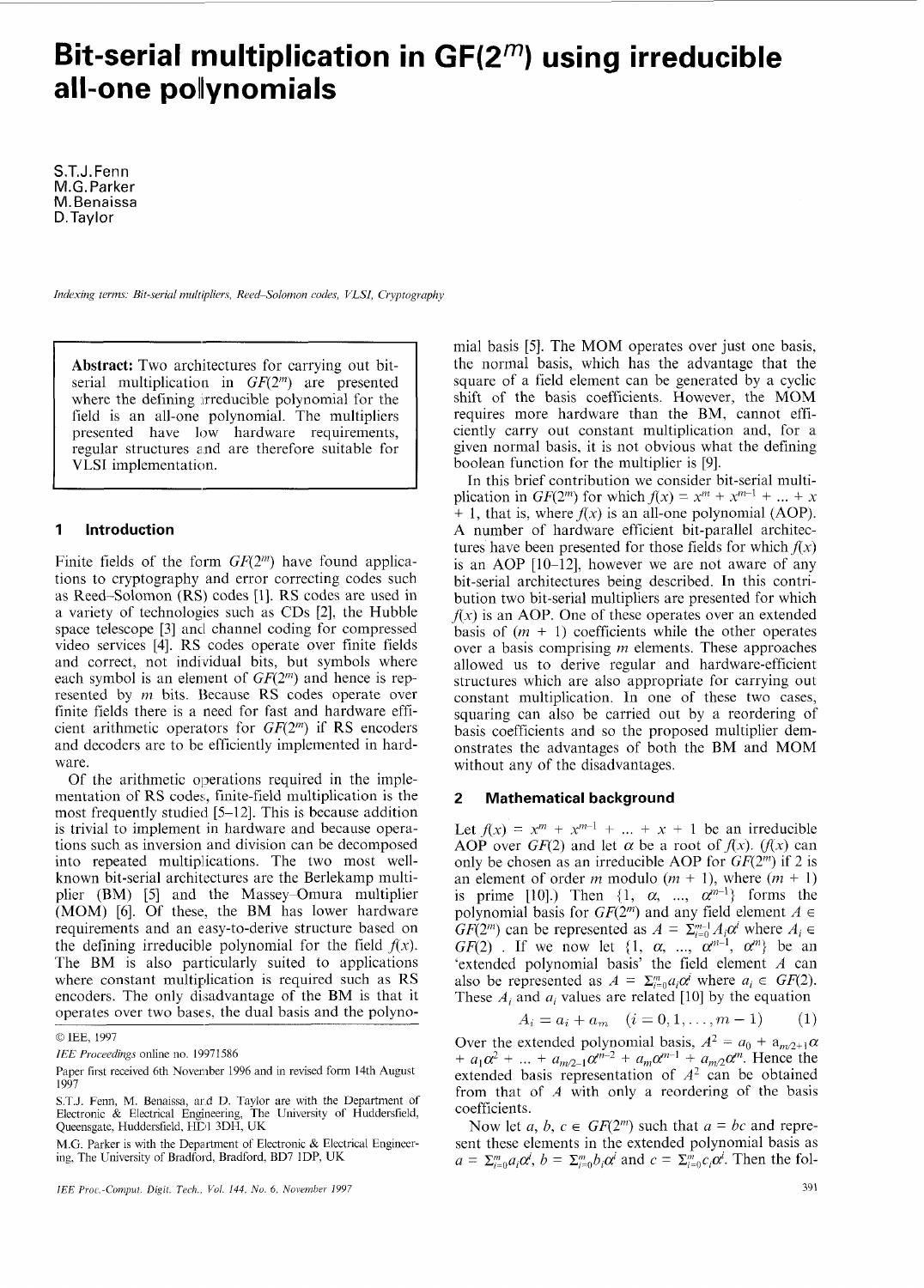lowing relationship holds:

$$
\begin{bmatrix} a_m \\ a_{m-1} \\ \vdots \\ a_1 \\ a_0 \end{bmatrix} = \begin{bmatrix} b_0 & b_1 & \cdots & b_m \\ b_m & b_0 & \cdots & b_{m-1} \\ \vdots & \vdots & \ddots & \vdots \\ b_2 & b_3 & \cdots & b_1 \\ b_1 & b_2 & \cdots & b_0 \end{bmatrix} \begin{bmatrix} c_m \\ c_{m-1} \\ \vdots \\ c_1 \\ c_0 \end{bmatrix}
$$
 (2)

Equ. 2 was implicitly used to derive the bit-parallel multiplier in [10] and is now used in the design of two bit-serial multipliers.

#### $\overline{3}$ **it-serial multiplication**

#### *3. I Bit-serial AOP multipliers*

Consider eqn. *2* and Fig. 1. If the registers in Fig. 1 are initialised by  $y_i = c_i$  and  $x_i = b_i$  for  $(i = 0, 1, ..., m)$  the first product bit  $a_m$  will immediately be available on the output line. The remaining product bits  $a_i$  ( $i = m - 1$ , *m*  $-2, \ldots, 1, 0$  are obtained by clocking the upper shift register a further *m* times.

The multiplier presented here has a very similar structure to the bit-serial BM *[5]* but requires two extra register elements and an extra AND gate. A BM will require at least as many XOR gates as the proposed architecture, if not more, depending on the complexity of the irreducible polynomial for the field. Also, because it operates over words of length  $(m + 1)$  bits rather than *m* bits, the proposed multiplier requires an extra clock cycle to yield a solution as compared to the BM. However, for large values of *m* these disadvantages are offset by the greater degree of regularity displayed by the proposed architecture.

Furthermore, like the BM, the proposed structure can efficiently carry out constant multiplication. This is because the  $c_i$  values do not have to be shifted once loaded into the circuit and so the multiplier can be hardwired to carry out many constant multiplications.

These multipliers are therefore highly suited to applications where constant multiplication is required, such as in RS encoders and syndrome calculators.

## *3.2 Bit-serial modified AOP multipliers*

We now show how to modify the structure to form an *m*-bit-serial multiplier. Let  $b_m = c_m = 0$  in eqn. 2. Then

$$
\begin{bmatrix} a_m \\ a_{m-1} \\ \vdots \\ a_1 \\ a_0 \end{bmatrix} = \begin{bmatrix} b_1 & b_2 & \cdots & b_{m-1} & 0 \\ b_0 & b_1 & \cdots & b_{m-2} & b_{m-1} \\ 0 & b_0 & \cdots & b_{m-3} & b_{m-2} \\ \vdots & \vdots & \ddots & \vdots & \vdots \\ b_3 & b_4 & \cdots & b_0 & b_1 \\ b_2 & b_3 & \cdots & 0 & b_0 \end{bmatrix} \begin{bmatrix} c_{m-1} \\ c_{m-2} \\ \vdots \\ c_1 \\ c_0 \end{bmatrix}
$$
 (3)

Eqn. 3 can be used to derive a structure in which both inputs contain *m* bits but the output contains  $(m + 1)$ bits. However, we require both the inputs and the outputs to be represented by only *m* bits. To achieve this, puts to be represented by only *m* bits. To achieve this,<br>note from eqn. 1 that  $A_i = a_i + a_m$   $(i = 0, 1, ..., m - 1)$ and from eqn. 3  $a_m = \sum_{i=1}^{m-1} b_i c_{m-i}$ . Hence this value of  $a_m$  can be generated and added to the  $a_i$  values to form  $A_i$  ( $i = 0, 1, ..., m - 1$ ). A circuit implementing this multiplier for  $GF(2^4)$  is shown in Fig. 2. After four clock cycles the registers hold the values  $x_i = b_i$  and  $y_i = a_i$  (*i*  $= 0, 1, ..., m - 1$ ,  $x_4 = 0$  and  $y_4 = a_4 = b_1c_3 + b_2c_2 +$  $b_3c_1$ . The first product bit  $A_3$  will be immediately available on the output line and the remaining product bits  $A_k$  ( $k = 2, 1, 0$ ) are obtained by clocking the upper shift register a further three times.

The MAOPM requires an extra  $(m - 2)$  AND gates and an extra  $(m - 2)$  XOR gates compared to the AOPM, or roughly double the number of combinational gates. However, the MAOPM operates on only *m* bits as opposed to the  $(m + 1)$  of the AOPM and therefore requires one less clock cycle to generate a result. A summary of the characteristics of the multipli-





**Fig.2** *Bit serial MAOPM for GF(2")*